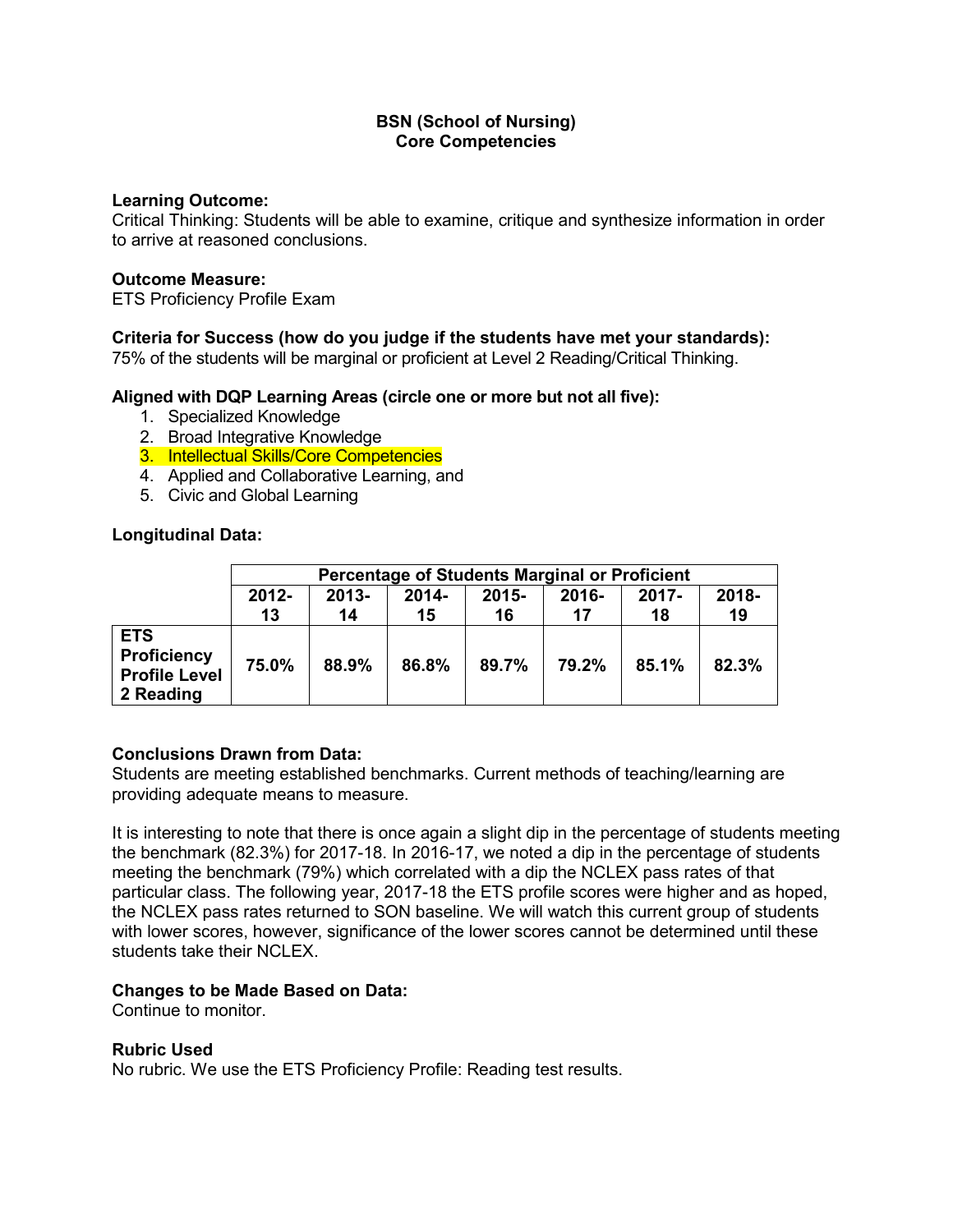### **Learning Outcome:**

Oral: Students will effectively express ideas and information to others through oral communication.

#### **Outcome Measures:**

### **NSG480 Learning Activity #2**: **Tell the Story Revisited**

Student will produce a 2-minute video that includes: an introduction of self, areas for growth, why they chose choose nursing as their vocation and answer an assigned culminating question.

#### **Criteria for Success (how do you judge if the students have met your standards):** Students will score a minimum average of 2.75 on a 4.0 point scale

### **Aligned with DQP Learning Areas (circle one or more but not all five):**

- 1. Specialized Knowledge
- 2. Broad Integrative Knowledge
- 3. Intellectual Skills/Core Competencies
- 4. **Applied and Collaborative Learning, and**
- 5. Civic and Global Learning

### **Longitudinal Data:**

| <b>Course</b>  | Semester         | N  | Organization | Language | <b>Delivery</b> | <b>Supporting</b><br><b>Material</b> | <b>Central</b><br><b>Message</b> | Total |
|----------------|------------------|----|--------------|----------|-----------------|--------------------------------------|----------------------------------|-------|
| <b>NSG 480</b> | <b>Fall 2014</b> | 65 | 3.60         | 3.88     | 3.98            | 3.48                                 | 3.86                             | 3.76  |
| <b>NSG 480</b> | Spring 2015      | 35 | 3.86         | 3.80     | 3.80            | 3.74                                 | 3.77                             | 3.79  |
| <b>NSG 480</b> | <b>Fall 2016</b> | 20 | 3.75         | 3.30     | 3.20            | 3.50                                 | 3.45                             | 3.44  |
| <b>NSG 480</b> | Spring 2017      | 38 | 3.24         | 3.00     | 2.97            | 3.47                                 | 3.45                             | 3.23  |
| <b>NSG 480</b> | <b>Fall 2017</b> | 39 | 4.0          | 4.0      | 3.95            | 4.0                                  | 4.0                              | 3.99  |
| <b>NSG 480</b> | Spring 2018      | 35 | 3.971        | 3.8      | 3.657           | 3.971                                | 3.857                            | 3.85  |
| <b>NSG 480</b> | <b>Fall 2018</b> | 35 | 3.8          | 3.54     | 3.67            | 3.74                                 | 3.64                             | 3.68  |
| <b>NSG 480</b> | Spring 2019      | 36 | 3.78         | 3.61     | 3.28            | 3.58                                 | 3.78                             | 3.61  |

### **Conclusions Drawn from Data:**

Students are meeting established benchmarks. Current methods of teaching/learning are effective.

### **Changes to be Made Based on Data:**

Continue to monitor.

### **Rubric Used:**

AAC&U Oral Communication Value Rubric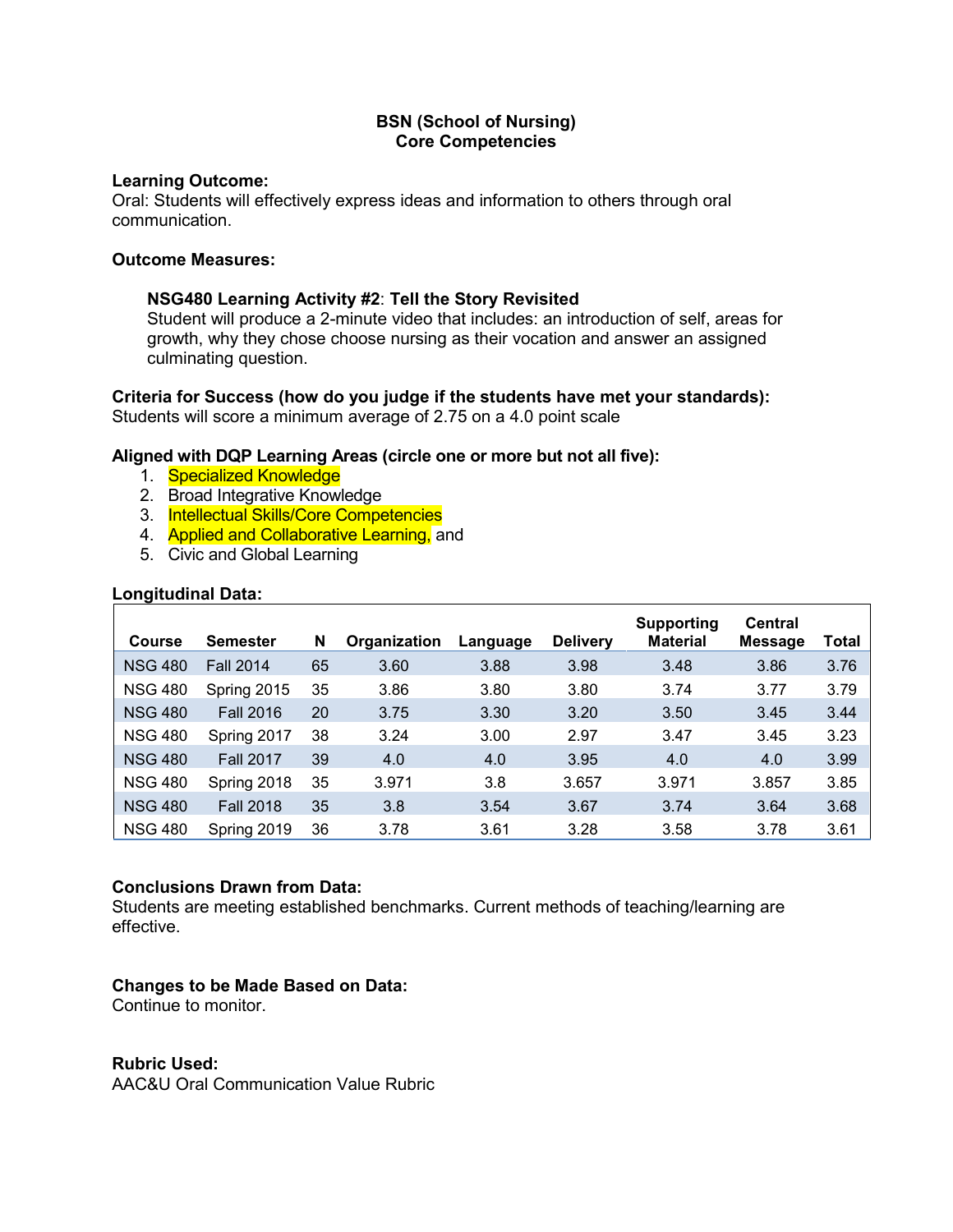### **Learning Outcome:**

Information Literacy: Students will be able to access and cite information as well as evaluate the logic, validity, and relevance of information from a variety of sources

## **Outcome Measure:**

## **NSG470 Learning Activity #8**: **Evidence Based Practice (EBP) Project**

Student will conduct an EBP project related to their clinical experience and disseminate the results via a poster presentation summarizing their PICO question, evidence synthesis, proposed plan & significance of findings.

## **Criteria for Success (how do you judge if the students have met your standards):**

Students will score a minimum average of 2.75 on a 4.0 point scale

## **Aligned with DQP Learning Areas (circle one or more but not all five):**

- 1. Specialized Knowledge
- 2. Broad and Integrative Knowledge
- 3. Intellectual Skills/Core Competencies
- 4. Applied and Collaborative Learning
- 5. Civic and Global Learning

## **Longitudinal Data:**

# **Quantitative Literacy Value Rubric - Average Student Scores:**

| <b>Course</b>  | <b>Semester</b>  | N                        | Interpretation | Application/<br><b>Analysis</b> | <b>Assumptions</b> | <b>Communication</b>     | Total |
|----------------|------------------|--------------------------|----------------|---------------------------------|--------------------|--------------------------|-------|
| <b>NSG 470</b> | Spring 2016      | 20                       | 3.650          | 3.300                           | 3.400              | 4.000                    | 3.588 |
| <b>NSG 470</b> | Spring 2017      | 20                       | 4.000          | 4.000                           | 3.500              | 3.650                    | 3.788 |
| <b>NSG 470</b> | Fall 2017*       | $\overline{\phantom{a}}$ | ٠              | $\blacksquare$                  | ۰                  | $\overline{\phantom{a}}$ | ۰     |
| <b>NSG 470</b> | Spring 2018      | 35                       | 3.657          | 3.257                           | 3.400              | 4.000                    | 3.578 |
| <b>NSG 470</b> | <b>Fall 2018</b> | 31                       | 3.74           | 3.32                            | 4.00               | 4.00                     | 3.76  |
| <b>NSG 470</b> | Spring 2019      | 35                       | 4.0            | 3.29                            | 3.129              | 3.839                    | 3.567 |

### **Conclusions Drawn from Data:**

Students are meeting established benchmarks. Current methods of teaching/learning are providing adequate means to measure. Results remain consistent longitudinally.

(\*The lead faculty was on leave during the Fall 2017 semester - and data is not available.)

# **Changes to be Made Based on Data:**

Continue to monitor.

### **Rubric Used:**

AAC&U Quantitative Literacy Value Rubric (excluding representation & calculation)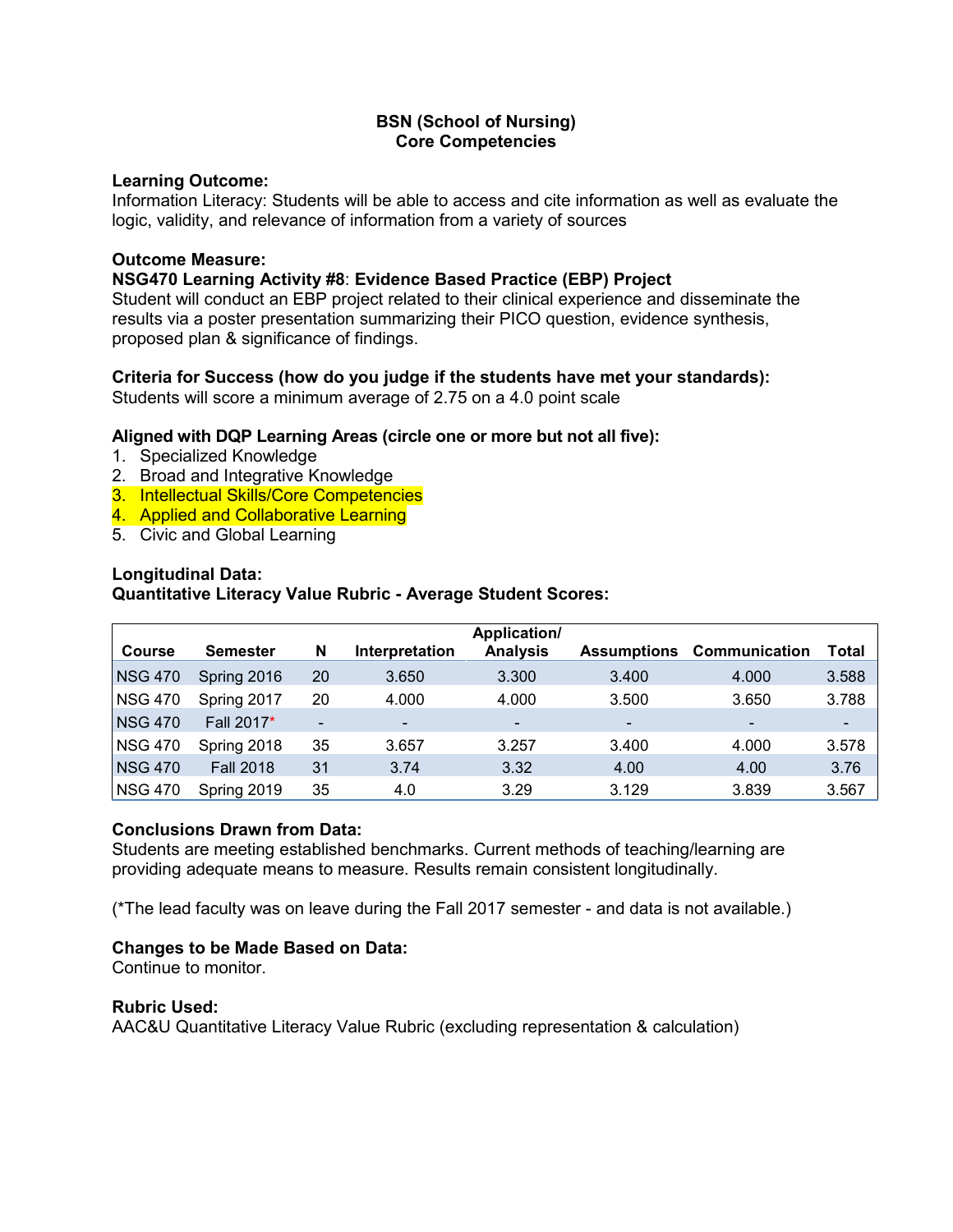### **Learning Outcome:**

Written: Students will be able to effectively express ideas and information to others through written communication.

#### **Outcome Measure:**

ETS Proficiency Profile Exam

### **Criteria for Success (how do you judge if the students have met your standards):**

75% of the students will be marginal or proficient at Level 2 Writing.

### **Aligned with DQP Learning Areas (circle one or more but not all five):**

- 1. Specialized Knowledge
- 2. Broad Integrative Knowledge
- 3. Intellectual Skills/Core Competencies
- 4. Applied and Collaborative Learning, and
- 5. Civic and Global Learning

#### **Longitudinal Data:**

|                                                                       | <b>Percentage of Students Marginal or Proficient</b> |                                                             |       |       |       |       |       |  |  |  |
|-----------------------------------------------------------------------|------------------------------------------------------|-------------------------------------------------------------|-------|-------|-------|-------|-------|--|--|--|
|                                                                       | 2012-13                                              | 2018-19<br>2013-14   2014-15   2015-16  <br>2016-17 2017-18 |       |       |       |       |       |  |  |  |
| <b>ETS</b><br><b>Proficiency</b><br><b>Profile Level</b><br>2 Writing | 78.1%                                                | 81.5%                                                       | 85.3% | 94.1% | 83.1% | 91.9% | 82.3% |  |  |  |

### **Conclusions Drawn from Data:**

Students are meeting established benchmarks. Current methods of teaching/learning are providing adequate means to measure.

It is interesting to note that although still above the stated benchmark, there was again a dip in the percentage of students meeting the benchmark for 2018-19. During the last dip in 2016- 2017, we noted a decrease in NCLEX pass rates for this cohort. We will observe the NCLEX data for the current students to see if the percentage repeats this performance.

### **Changes to be Made Based on Data:**

Continue to monitor.

#### **Rubric Used**

No rubric. We use the ETS Proficiency Profile: Writing test results.